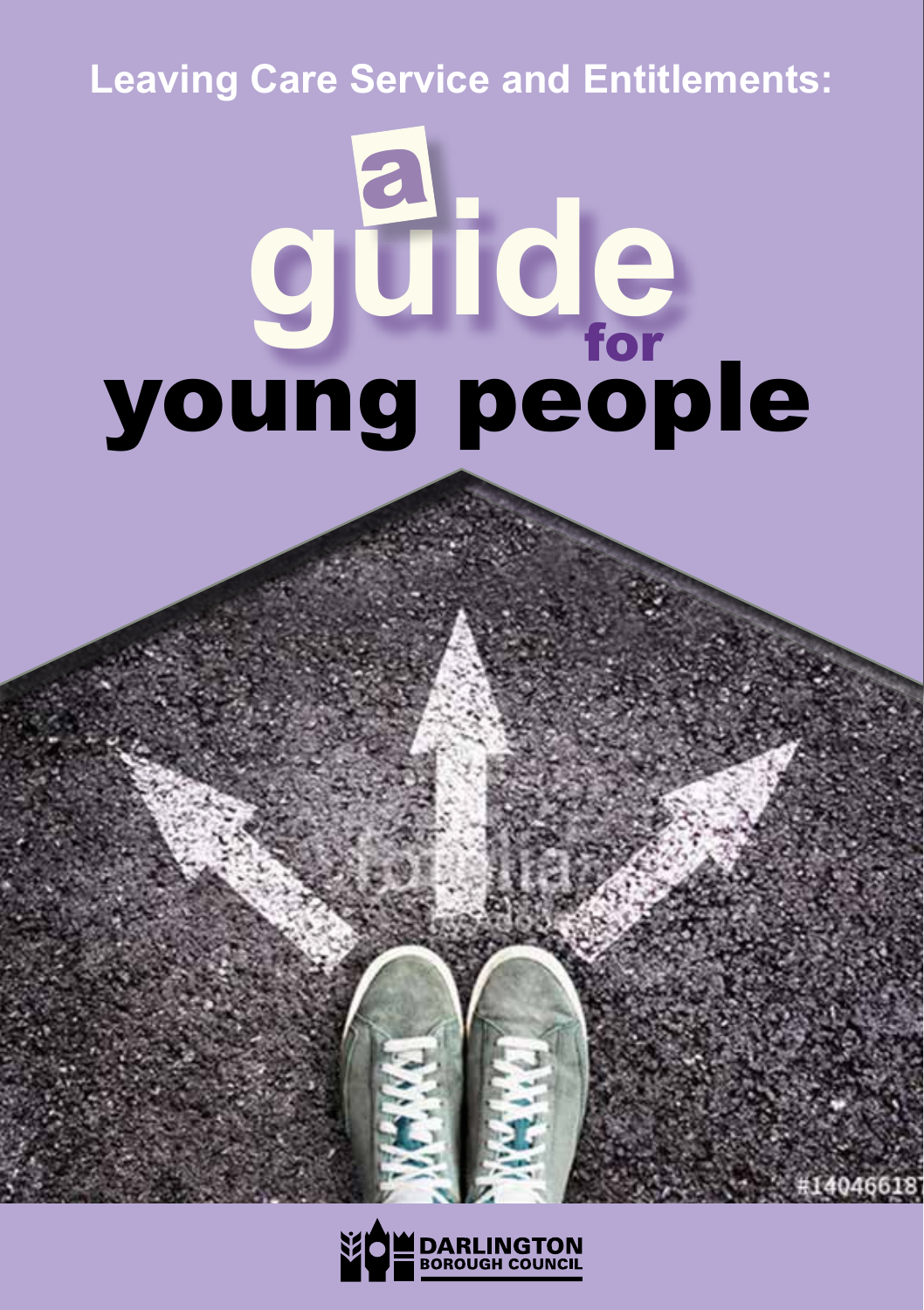

about? **moving on from care and the service you will receive. This guide has been created by young people who are either living in care or are now Care Leavers. It is full of information that we think you will need when** 

## **You are an** Eligible **Care Leaver if:**

- You are currently being looked after; and
- Aged 16 or 17; and
- You have been looked after for a period of 13 weeks (or periods amounting to 13 weeks) which began after you reached 14 and ended after you reached 16.

## **You are a** Relevant **Care Leaver if:**

- You are no longer being looked after by the Local Authority but you have been 'Eligible'; and
- Aged 16 or 17 years old.

## **You are a** Former Relevant **Care Leaver if:**

- You are aged 18 years or above, and either have been a Relevant or Elegible child when under 18.
- You are under 25 years old.

## **You are a** Qualifying **Care Leaver if:**

- You are at least 16 but under 25; and
- You were looked after immediately prior to the making of a special guardianship order which was in force when you reached 18; or
- You were privately fostered and assessed to be in need.
- As a qualifying Care Leaver you are able to access advice and assistance based on a needs assessment completed by leaving care team. The Looked After Thoroughcare Team (LATC)

## The Charter for Care Leavers

This contains a number of promises that Darlington Borough Council has made to make sure that all children and young people receive all the help and support they need when leaving care and beyond.

You can find a copy of the Charter on the Children and Care Council Website:

http://www.darlington.gov.uk/media/550240/Charter\_for\_Care\_Leavers\_App\_2.pdf

If you feel that a promise is not being kept, you can speak to your Social Worker or Personal Advisor or get in touch with an advocate or the participation worker.

## Social Workers and Personal Advisors.

As an **Eligible** care leaver you will have an allocated **Social Worker** from Darlington's Looked After Through care Team. Your Social Worker will hold case responsibility and will be responsible for the preparation of your Pathway Plan. You will remain allocated to your social worker until you are 18 or your Looked After Child status ends (whichever comes first).

At 15 ½ years old you will be allocated a **Personal Advisor.** Your Personal Advisor work alongside you and your **Social Worker** and will assist in the preparation of your **Pathway Plan**. Your **Personal Advisor** will provide you with advice, guidance and support regarding:

- Accommodation.
- Education, Training and Employment.
- Health and Development.
- Independent Living Skills.
- Identity and culture.
- Family and Social Networks.



When you reach 18 years old and become former relevant your Personal Advisor will take over responsibility for your Pathway Plan, and you will no longer have a Social Worker.

You should expect to see your Personal Advisor at least every 8 weeks, however you may need to see them more often.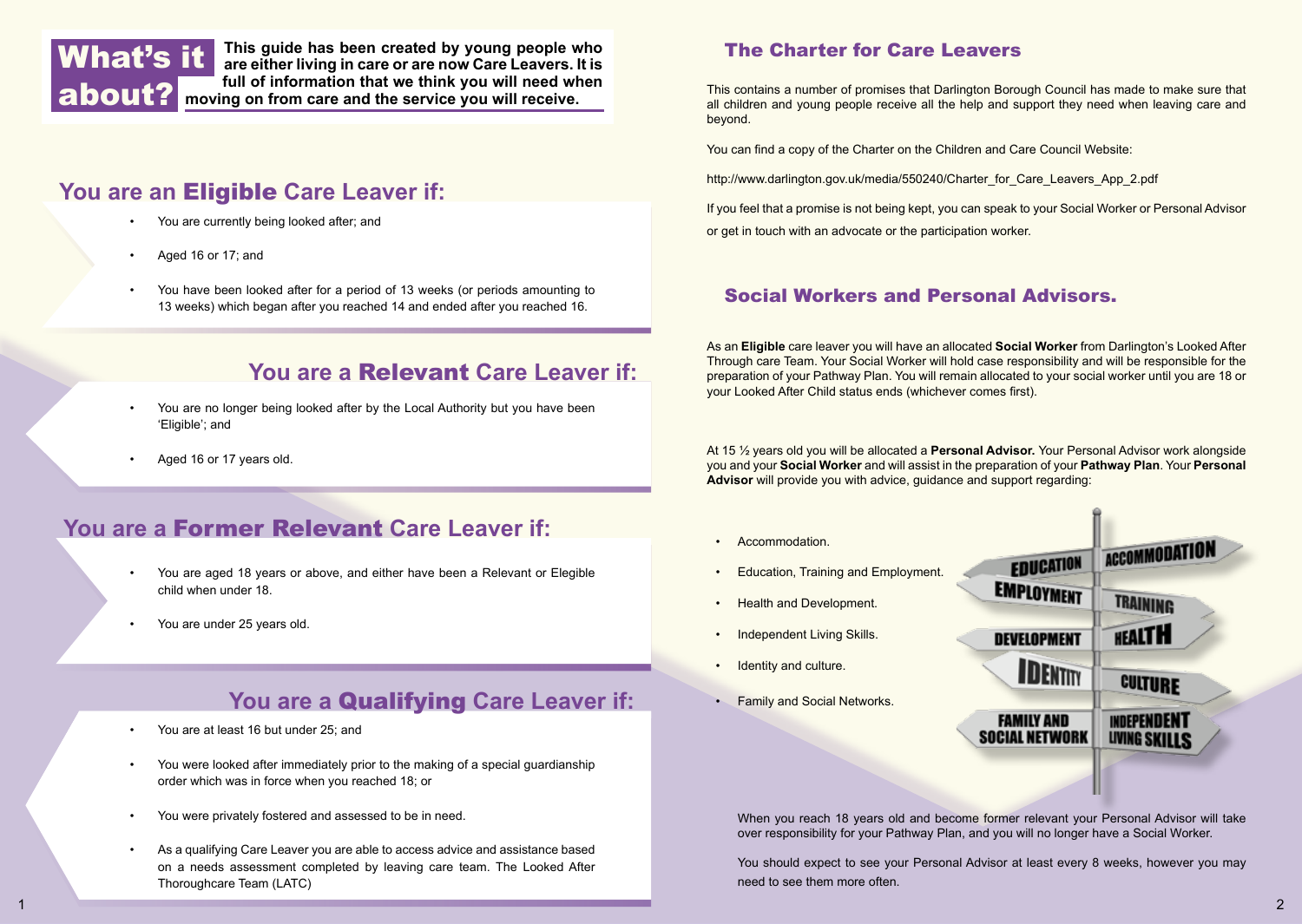## Pathway Planning

We will prepare a **Pathway Plan** for all **Eligible, Relevant** and **Former Relevant** young people. Your Pathway Plan will replace your Care Plan from the age of 16 years. Your Pathway Plan is about your needs and what we all need to do to ensure your successful transition to adult life.

#### **How will I be involved?**

We aim to fully involve you in the development of your **Pathway Plan**. You will be offered support from your Social Worker and **Personal Advisor** to express your wishes and views for your **pathway plan** review meeting.

#### **Who else will be involved?**

With your agreement, we will seek the views from our partner agencies when completing your **Pathway Plan.** This may include Housing, Education, Benefits, Health and Youth Offending Service to ensure we all work together to provide you with clear and consistent advice and support. This can also include someone who looks after to you and knows you the best.

## **What will be included in my Pathway Plan?**

- Accommodation.
- Education, Training and Employment.
- Health and Development.
- Independent Living Skills.
- Family and Social Networks.
- Hobbies/ Social/ Leisure.
- Financial support.
- Ethnicity, Culture and Identity.
- A Contingency Plan. To make sure you have a 'back-up' plan.

#### **When will my plan be completed?**

Your initial Pathway Plan will be completed before you are 16 years and 3 months old. If you are over 16 when you are first accommodated then this will be within 3 months of the date of you being accommodated.

#### **What about changes to my plan?**

Your plan will then be reviewed and updated at least every **6 months** or within 28 working days of any significant changes to your plan such as a change of address.

## Care Leaver Entitlements

The following figures are accurate as of the 1st August 2017 and may be subject to change and will be reviewed annually.



## **Living Allowance:**

Eligible and Relevant Care Leavers living independently will receive Living Allowance of **£57.90 per week.** This can be in cash or in kind (for example food, utilities to the value of up to £57.90) and can be paid into your bank, if assessed as suitable for you.

Your Personal Advisor will support you to access advice and, if eligible, claim benefits before your 18th birthday to allow your claim to be processed.

#### **Accommodation:**

Relevant Care Leavers cannot claim Housing Benefit, and the Looked After Through Care Team will pay your rent for you. This will be up to the level of housing benefit you would be able to claim when you turn 18. This is currently £75 per week.

You will be supported to access the **Bond Scheme** in Darlington if you are required to provide a bond for your accommodation (relevant for privately rented properties).

You maybe be able to ask for financial support during the winter months for your gas and electricity bills.

As a care leaver living independently in Darlington you will not be required to pay council tax until your 25th birthday.

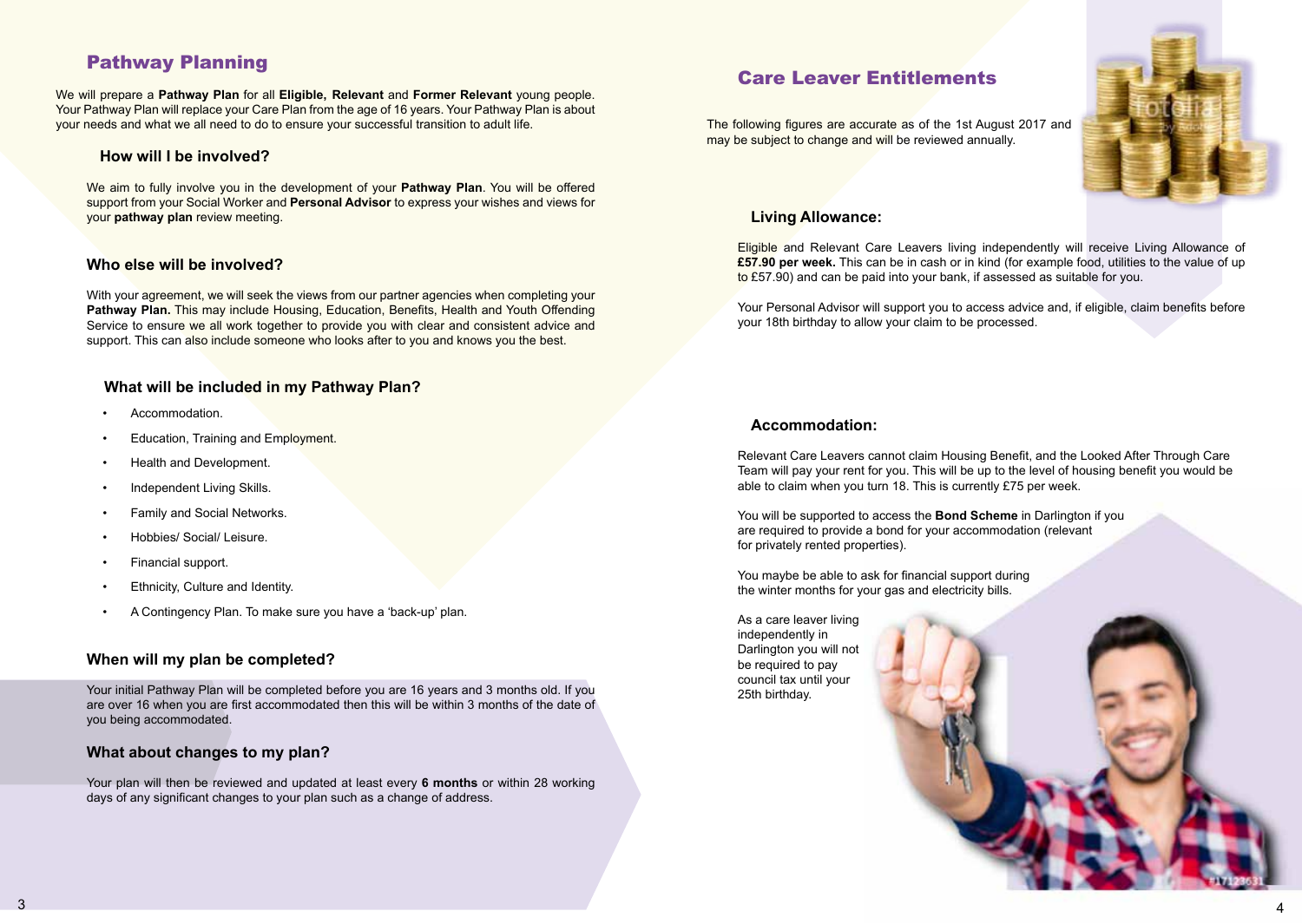#### **Setting up Home Allowance:**

If you are Eligible, Relevant or Former Relevant Care Leaver and living independently, you are entitled to up to £2000 for items to set up your home.

Your personal advisor will help you to budget to make sure you spend it appropriately, this will include holding some back for future spending.

*Your setting up home allowance will be held by the Looked After Through Care Team and your social worker or personal advisor will be able to support you to buy items such as:*

## Accommodation Options in Darlington:

'Staying put' (suitable for 18-21 year olds)

If you and your foster carers agree you can stay living with your foster carer after you turn 18 and up until you turn 21. You will be required to contribute £20 per week towards living costs and claim housing benefit if you are entitled to this.

#### Supported Lodgings (suitable for 16-21 year olds)

In Darlington we have a number of supported lodgings providers who could provide you with a room within their home, you will be expected to contribute £20 per week towards living costs and claim housing benefit if you are entitled to this.

#### Kensington Gardens (Aspirations Care) (suitable for 16-18 year olds)

This is a three bedroomed house in central Darlington, with staff on hand to offer you support in developing your independent living skills. Each young person has their own bedroom and access to shared kitchen and bathroom facilities. This option is for 16-18 year olds who are ready to move into semi-independent accommodation. You are expected to purchase your own food/toiletries shopping.

#### Taster Flats (suitable for 16 – 18 year olds living in foster care or residential children's home)

If you, your social worker and personal advisor agree that you are ready to have a 'taste' of independence you will be offered a 6 week period in one of our taster flats. In order for you to have this opportunity you will have to show that you are able to complete tasks such as food shopping, cooking, cleaning and laundry tasks. Once you have had your 'taste' you will return to your foster care or residential placement.

#### Gateway Assessment

Young people aged 16-25 who require accommodation not discussed above are required to attend a Gateway Assessment with the Darlington Housing Options Team, this assessment will look at needs and any risks, once completed you will be advised of your housing options they could include:

• Darlington YMCA (suitable for 16-25 year olds)

The Looked After Throughcare Team have 3 designated flats within this provision for care leavers, aged 16-25 years old. All flats have self-contained kitchen and bathroom facilities. There is support staff available 24 hours a day. The young people are required to pay £7.90 top rent per week, and purchase food shopping. Gas and Electricity use is also required to be paid.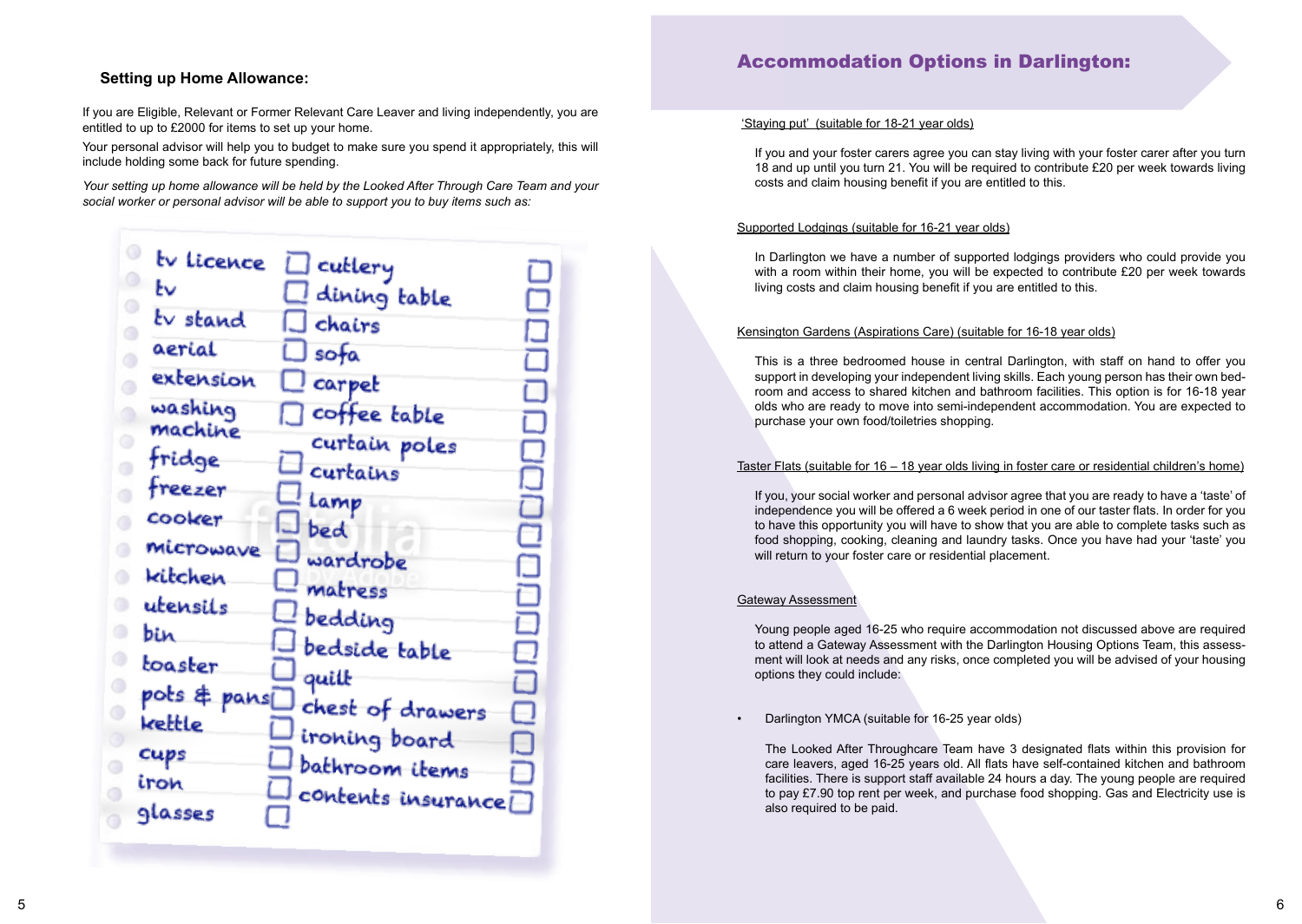#### • DISC supported living (suitable for 18-25 year olds)

In Darlington there are a number of shared houses, and single houses with floating support from DISC. You will be required to claim housing benefit if you are entitled to this and this will cover rent costs

Council Tenancy (suitable for 18 year olds onwards).

Once you turn 18 you will be able to register an online compass application, once complete you will be able to bid on council properties.

## Employment, Training and Education (ETE)

If you are living independently you could receive up to  $£250$  per year as an incentive payment from the leaving care service for Education/Training/Employment. This can be used for materials/books directly related to your course. This can include work clothes or interview clothes.



## Further Education

The 16-19 bursary is guaranteed for care leavers aged 16-19. With your permission your social worker or personal advisor will confirm your care leaver status with the education or training provider. This bursary is up to £1200 per year of studies, the majority of providers pay this bursary in weekly instalments, they may however offer a travel pass, free meals or books and equipment.

If your training provider does not offer the 16-19 bursary the Looked After Throughcare Team will be able to offer the equivalent financial support. This must be included in your Pathway Plan.

## Higher Education

It is Darlington Borough Council's policy that Student Loans should be made full use of.

The Looked After Throughcare Team will pay £2000 to young people completing their course in full, as an incentive payment, this is paid in 3 instalments over the duration of the course.

Term-time accommodation costs will be paid for by the Looked After Throughcare Team

A weekly living allowance will be paid to the sum of **£57.90.**

You will be provided with a young person's railcard (if required) this must be utilised when booking termly transport back to holiday accommodation. The Looked After Throughcare Team will fund this transport 3 times a year (Easter, Summer and Christmas) and you will be expected to book tickets in advance to ensure an advanced purchase price is achieved.

Your Personal Advisor will support you to do this.

#### Expectations:

- You are required to claim the student loan you are entitled to.
- You will not be required to work during your studies/term time.
- We would encourage you to work during holiday periods.
- You must notify your Personal Advisor of any changes to your studies, including any failed modules/year.

## Contact and Travel

If you eligible (living independently) or relevant under the age of 18, you will be financially supported to have contact with your family.

## Clothing

In Darlington, Eligible (if living independently) and Relevant young people up to the age of 18 will be provided with a clothing allowance in accordance to need. This allowance could be up to £500 per year if in ETE or £250 per year if not engaged in ETE.

## Special Events

In Darlington, if you are an Eligible (if living independently) or Relevant young person you will receive £75 per year for your birthday and £75 for Christmas/festivals. This is likely to be in the form of a voucher of your choice to be discussed with your personal advisor.

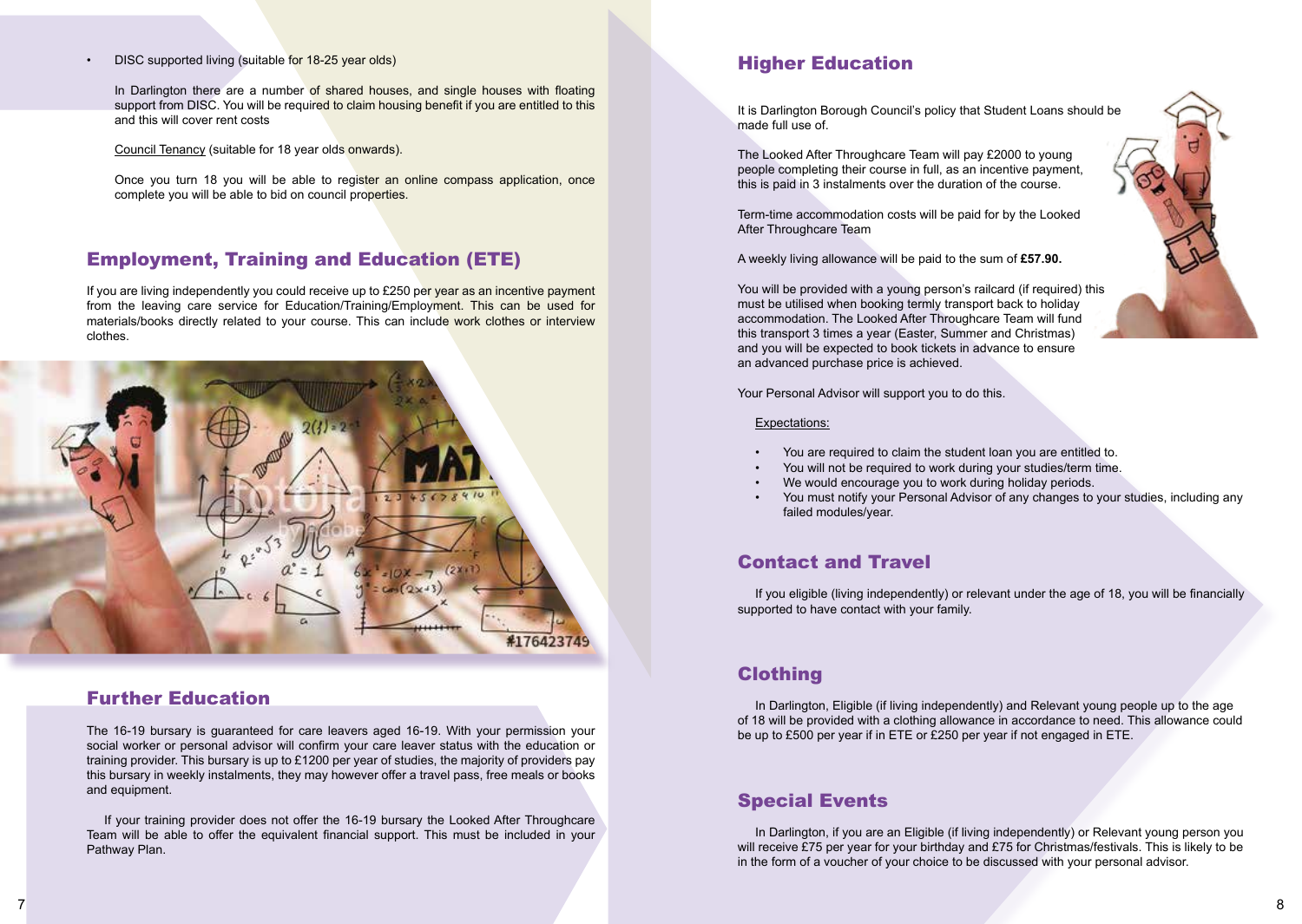## Emergency Assistance

In an emergency situation you can access a food bank within Darlington on a daily basis, your personal advisor will be able to inform you of the location of these.

Small emergency payments can be accessed where necessary, however you would be required to participate in budgeting work if this support is accessed.

In Darlington we have registered with Fareshare and have the ability to provide food parcels as part of budgeting support.

## Health and Well-being



#### **Health Assessment**

As long as you remain in care you will be requested to have an annual health assessment until you reach 18 years old.

You will also be encouraged to attend dental, optician and any Doctor or Hospital appointments. Your Personal Advisor will support you to attend these.

## **Health Passport**

We aim to provide you with a Health Passport around your 16th birthday, this will be kept updated until your 18th birthday. It will contain your current GP, dentist, and optician details. Also included will be contact details for all local health services.

## **Live Card**

You are entitled to free access to leisure services within Darlington, including swimming and gym at The Dolphin Centre up to the age of 25. In order to access these services you will require a Live Card, if you do not have one of these please inform your social worker or personal advisor and they will make arrangements for you to be provided with one.

## Having my say!

## **Children in Care Council**

"Darlo Care Crew" is Darlington's Children in Care Council, a group of young people in care who come together regularly, to look at issues that affect children in the care of Darlington Borough Council. Working with the Council, you can help to develop services to make the lives of young people in care better

If you are interested in attending you can contact the Participation Officer, telephone 01325 406284.

#### **Leaving Care Forum**

This is a group of care leavers in Darlington who are involved in the development of the service young people receive.

If you are interested in attending you can contact Advanced Practitioner, telephone number 01325 406284

#### **Access to records**

You may want to access your case records in the future, support will provided to do so. In order to access your records a formal request is required and if you do via the Complaints and Information Governance Team, Town Hall, Darlington, DL1 5QT. Telephone number 01325 406777.

#### **Peer Mentoring**

We offer a training program to care leavers who are interested in becoming 'peer mentors' to looked after children. As part of this role you will have the option to support residential trips and school holiday activities.

If this is something you are interested in you can contact the Participation Officer on 01325 406284

#### **How to make a complaint or compliment**

You may wish to make a complaint or compliment a member of the team, this can be done via the Complaints and Information Governance Team. Telephone number 01325 406777.

## **Advocacy Support**

An advocate is independent person who can help you address any problems you have.

They can:

- Help you if you're not being listened to
- Help if you need some advice
- Can talk to your social worker of personal advisor for you
- Help you to put your views across

Advocates work for NYAS (National Youth Advocacy Service), the contact details are included at the end of this booklet.